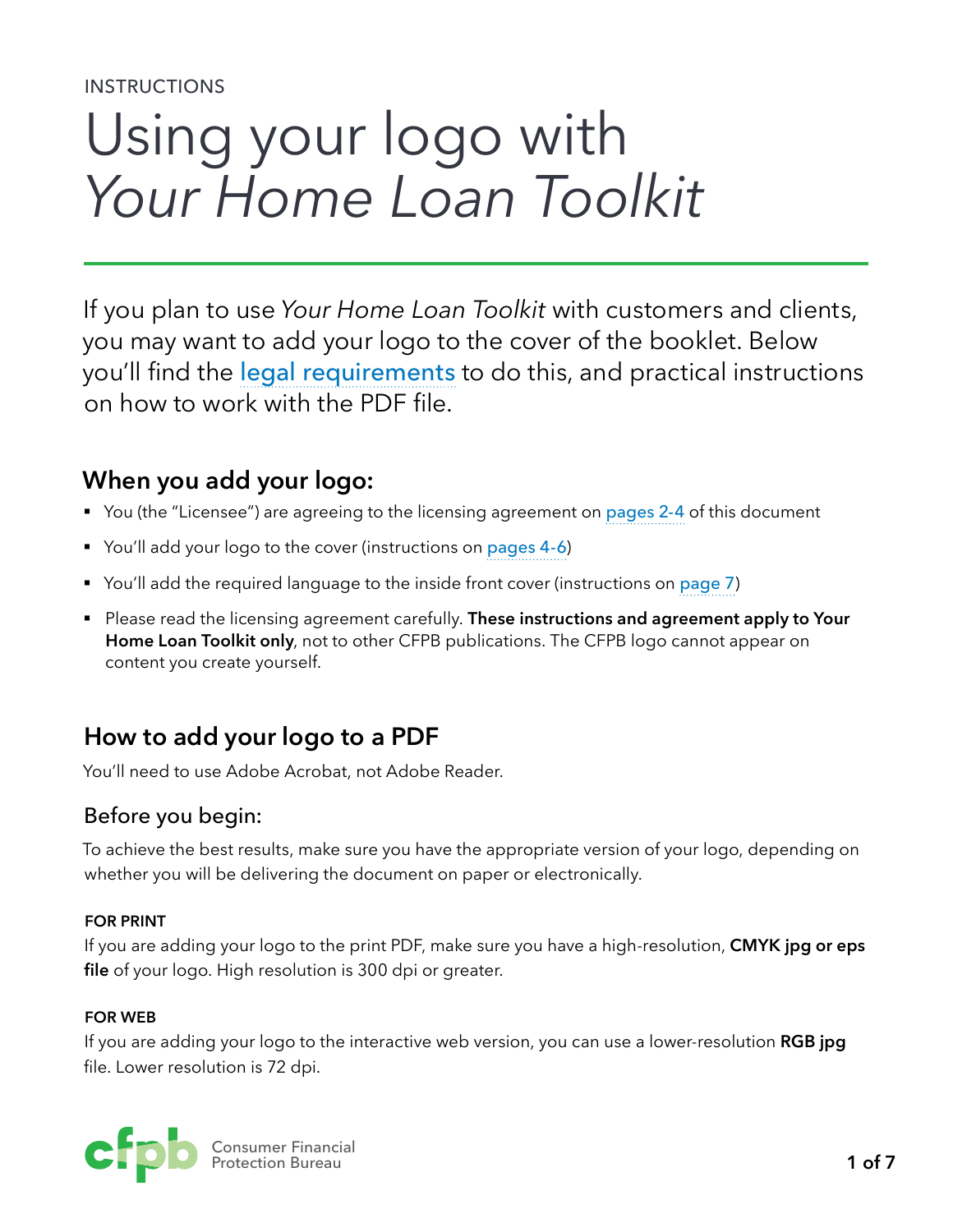# <span id="page-1-0"></span>CFPB LOGO Trademark Licensing Agreement

This Trademark Licensing Agreement (the "Agreement") is binding and enforceable upon the Consumer Financial Protection Bureau ("CFPB" or "Licensor") and the Licensee. The CFPB grants to the Licensee a limited, non-exclusive, worldwide, revocable, non-transferable, royalty-free license to use the CFPB's trademark-protected searchlight logo ("Logo") in connection with the *Your Home Loan toolkit* ("materials"), subject to the following conditions:

#### **1. Specific Use Restrictions**.

- (a) Where the Logo appears on the cover of the materials, Licensee must not make any changes to the content of the materials without the CFPB's express written permission.
- (b) Licensee must not use the Logo for any purpose other than on the cover of the materials, unless authorized by the CFPB.
- (c) Licensee must not modify the Logo; combine it with another mark; or use, adopt, or register any marks confusingly similar to the Logo.
- (d) In adding Licensee's logo to the materials, Licensee must comply with all of the CFPB's graphic design requirements set forth in the instructions incorporated into this document.
- **2. Nonconforming Materials.** If Licensee becomes aware, or if the CFPB deems and notifies Licensee at any time that the materials bearing Licensee's logo do not conform to this Agreement, Licensee will at its sole cost:
	- (a) Immediately cease all nonconforming use of the Logo;
	- (b) Immediately discontinue distribution of all nonconforming materials; and
	- (c) Remove the Logo from all nonconforming materials or, if it is impractical to remove the Logo, destroy all nonconforming materials.
- **3. CFPB Ownership of the Logo**. Licensee acknowledges the CFPB's exclusive right, title, and interest in and to the Logo, and that nothing in this Agreement will be construed to accord to Licensee any rights in the Logo except as expressly provided in this Agreement.
- **4. Representations of Licensee**. Licensee represents and warrants that:
	- (a) Licensee is duly organized and in good standing under the laws of its jurisdiction of organization;
	- (b) Licensee has taken all actions necessary or advisable for it to enter into this Agreement;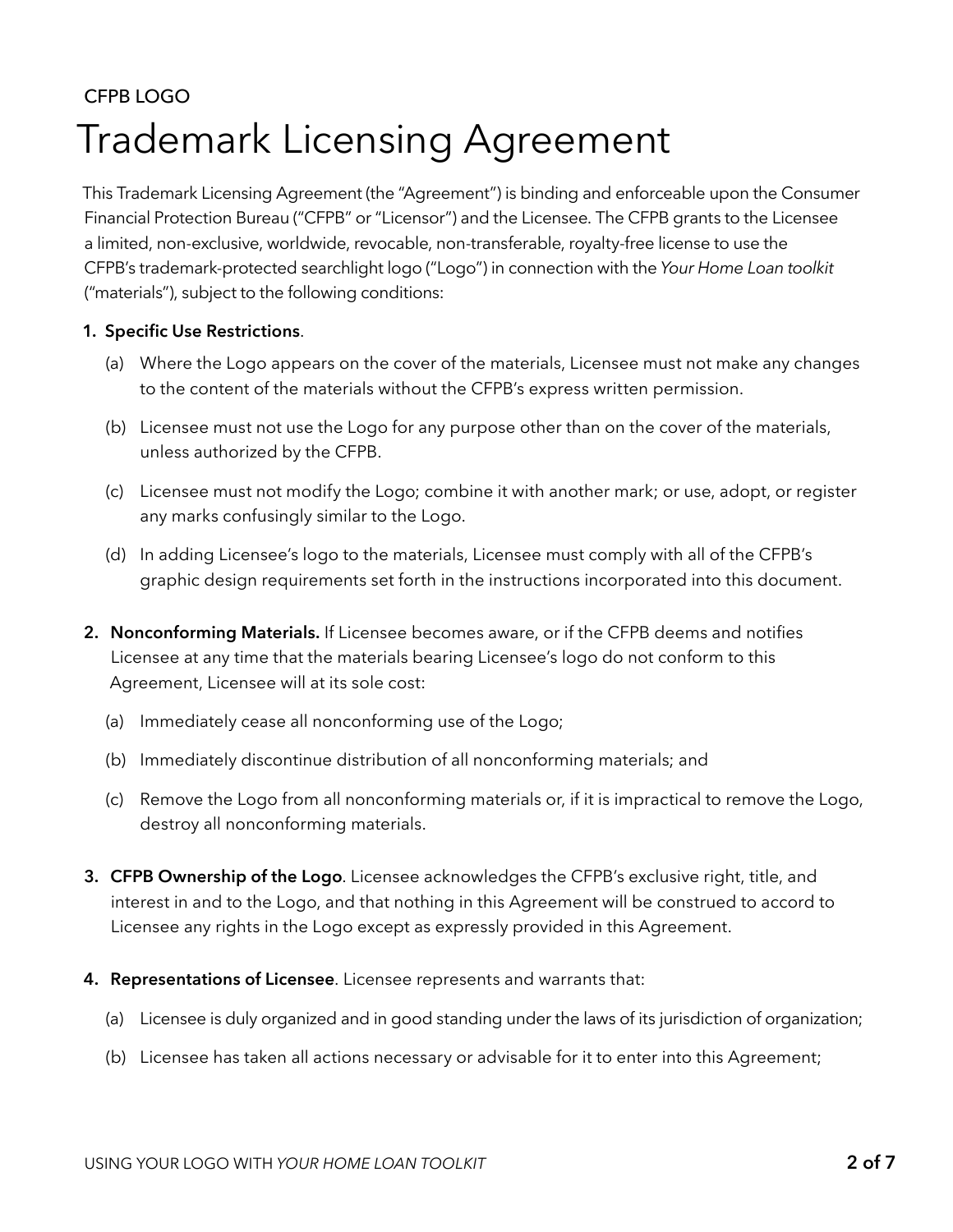- (c) The person making this Agreement on behalf of Licensee is authorized to do so; and
- (d) Licensee will not challenge the CFPB's rights under this Agreement and will not challenge the validity of any CFPB mark including without limitation the Logo.
- **5. Limitation of the CFPB's Liability.** The CFPB is not liable for Licensee's lost profits or special, incidental, or consequential damages arising out of or in connection with this Agreement or the Licensee's use of the Logo.

#### **6. Termination of this Agreement.**

- (a) Either Licensee or Licensor may terminate this Agreement for any reason or no reason, effective upon receipt of the other party's notice.
- (b) Upon termination of this Agreement, the license granted in this Agreement immediately terminates, and Licensee must:
	- i. Immediately remove the Logo from all materials;
	- ii. Destroy all materials in its possession containing the Logo, if removal of the Logo is not feasible or is impractical; and
	- iii. Certify to such removal or destruction if CFPB requests it.
- **7. Assignment or Sublicense.** Licensee must not transfer or sublicense its rights or obligations under this Agreement in whole or in part to any third party without the prior written consent of the CFPB.
- **8. Governing Law.** This Agreement will be interpreted and implemented in accordance with the laws applicable to the United States Government.
- **9. Severability.** If any provision of this Agreement is held to be invalid or unenforceable for any reason, the remaining provisions will continue in full force and effect.
- **10. Entire Agreement; Waiver.** This Agreement sets forth the entire understanding and agreement of the parties with respect to the use of the Logo in connection with the materials. This Agreement may not be amended except in writing signed by both parties.
- **11. Acceptance of and Effective Date of Agreement.** By placing its logo on the materials in accordance with the CFPB's instructions, Licensee acknowledges that it agrees to and will follow all provisions of this Agreement and that this Agreement takes effect as of the Licensee's first use of the Logo.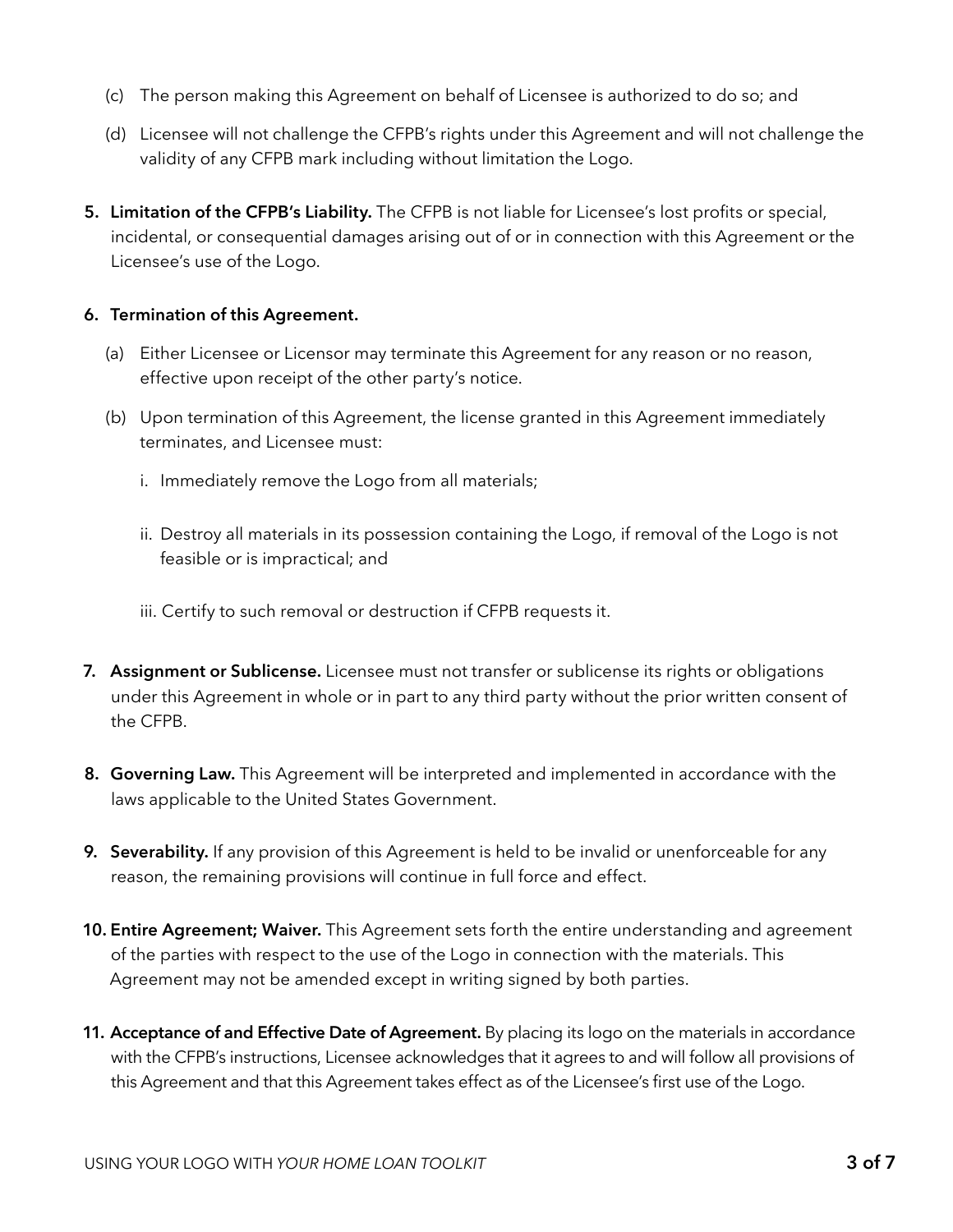# <span id="page-3-0"></span>**Directions for Acrobat X and Adobe Acrobat Pro**

# A. In Adobe Acrobat X

To add your logo to *Your home loan toolkit: A step-by-step guide* follow these steps:

- 1. Open the PDF
- 2. Make sure your **Tools** panel is open. If it is not open, click on **View, Tools, then Content.**
- 3. Within the Content section, click **Edit Object**.



- 4. Right-click on the cover of the booklet, then select "Place image" from the menu, and browse to find your logo file.
- 5. Click OK and your logo will appear on the page, then use your mouse to move it to the lower right corner.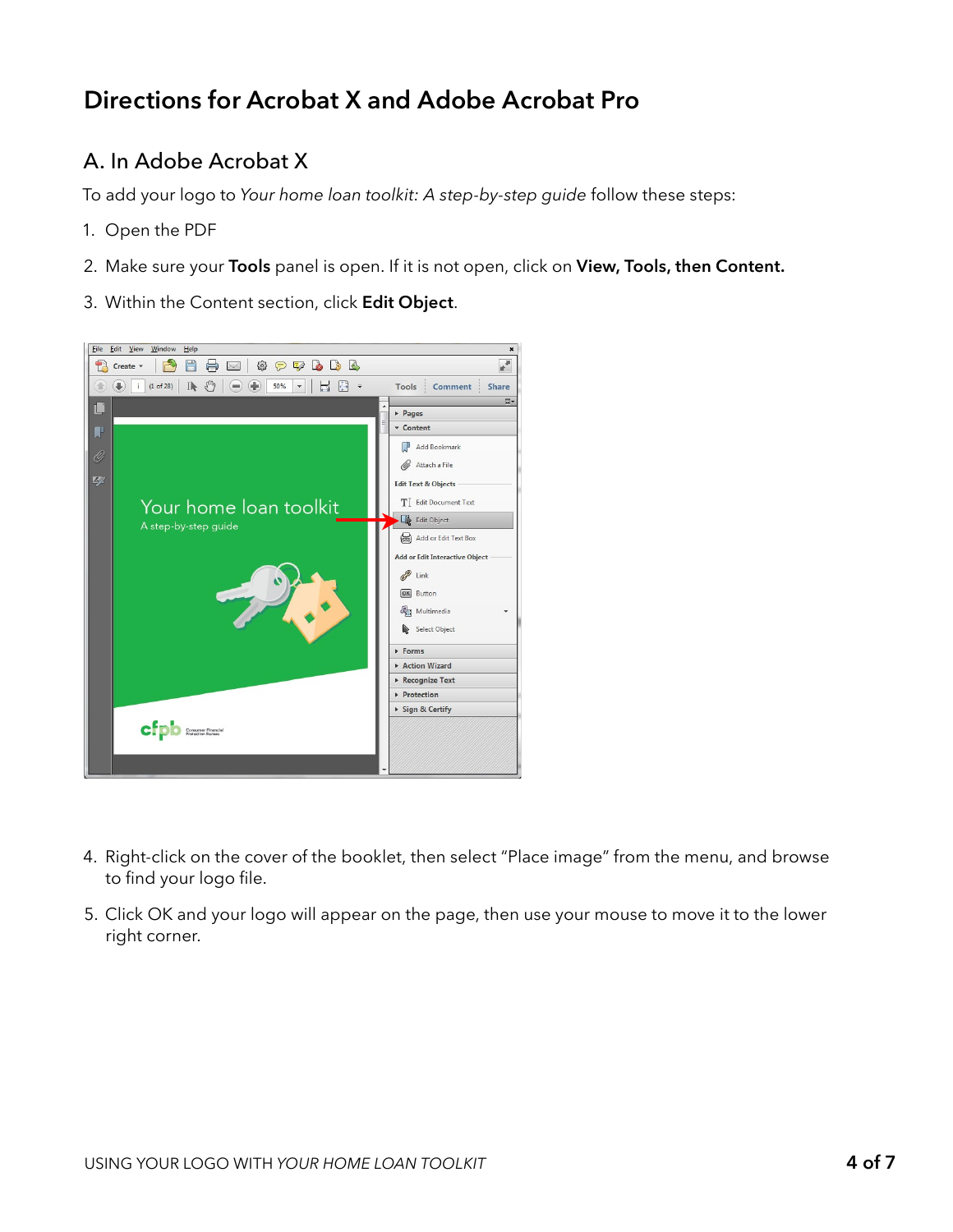# B. In Adobe Acrobat Pro

To add your logo to *Your home loan toolkit: A step-by-step guide* follow these steps:

- 1. Open the PDF
- 2. Make sure your **Tools** panel is open. If it is not open, click on **View, Tools, then Content Editing**.
- 3. Within your Content Editing menu, click **Add Image**.



- 4. When you click "Add Image," a window will pop open. Browse until you find your logo.
- 5. Click your logo, then click Open.
- 6. Your logo is now loaded into the file. Click in the white area at the bottom right of the cover page to place your logo here.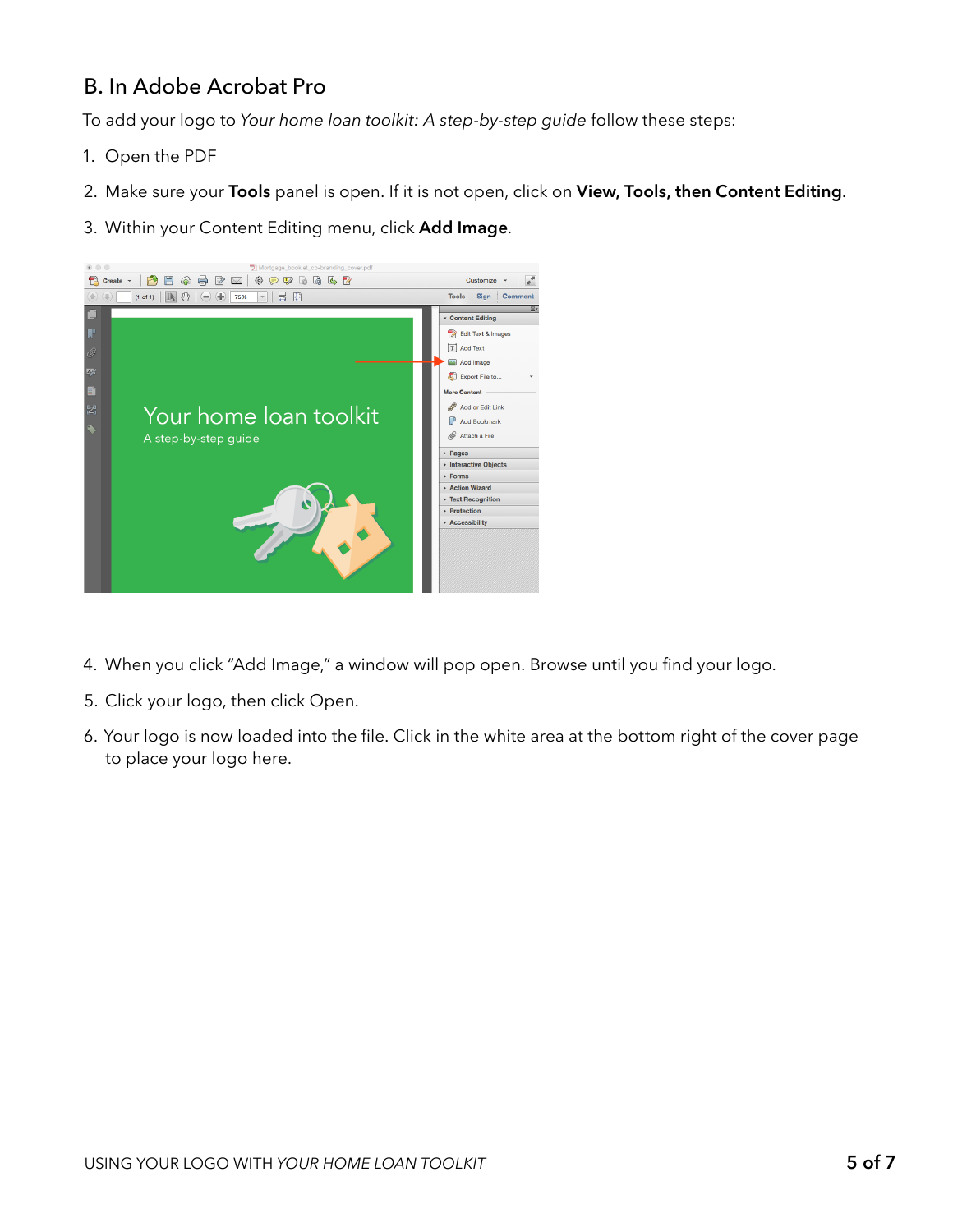# Example of logo placement

Your logo should be placed in the bottom right corner of the toolkit's cover, as shown below.